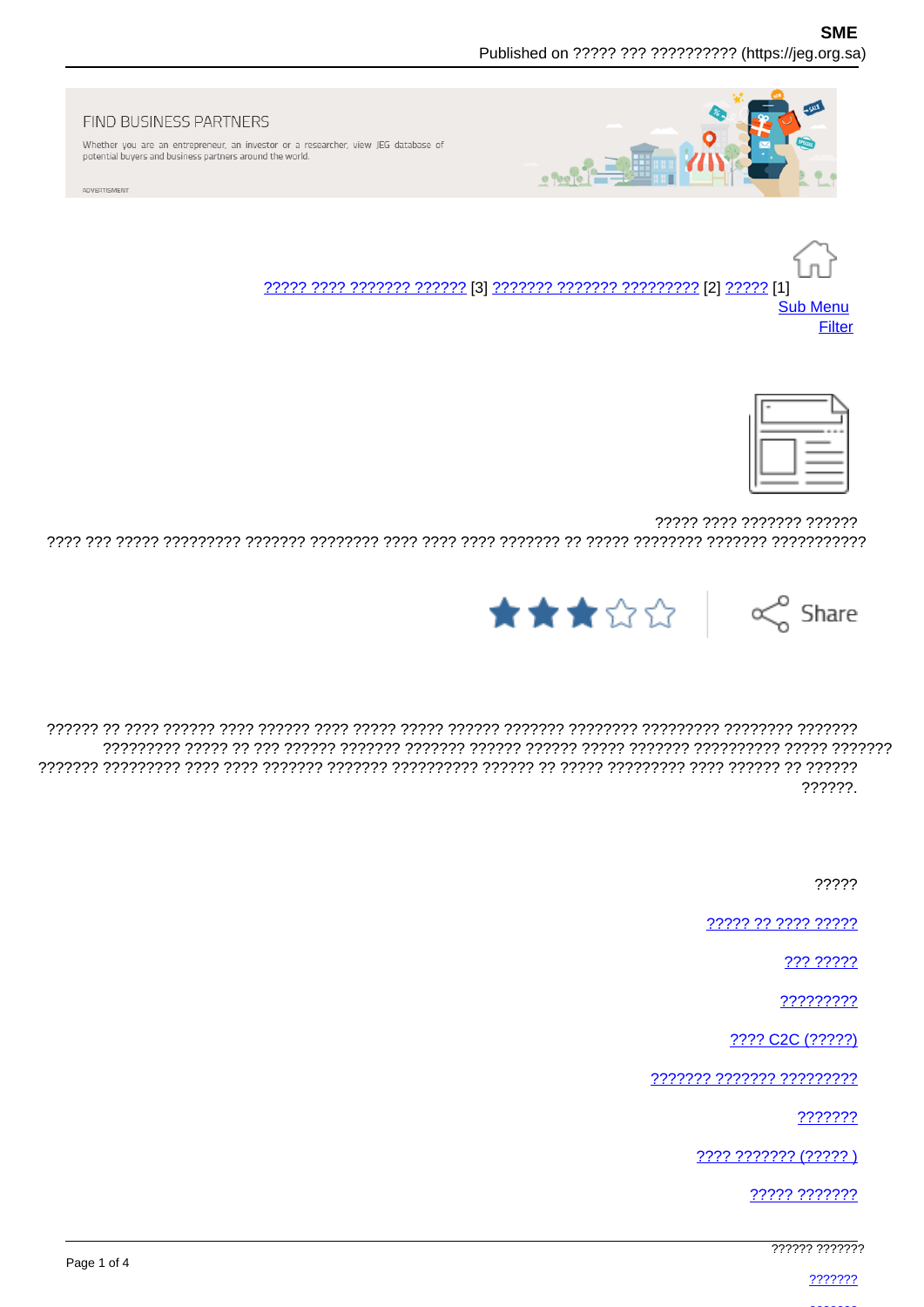## **SME**

???????

<u> ???? ????? ????????? ???????</u>

77777777 777777777

 $????????? (?????)$ 

????? ????????

<u> ?????? ????????</u>

????????

???? ???? ??? (????? )

222222 2222222

???? ???????

?????

77777 777777 77777 77777 7777

77777 7777 7777777

<u>7???? ?????? ?????? ???????</u>

????? ????????? ????????

22222 22222 22222222

77777 777777777 7777777

????? ???????? ???????

?????

???? ?????

???? ???

?????

??????? ??????????

????????? ??????????

?????? ???????

22222 22222222

?????? ????????

<u>????? ?????</u>

777777 7777777

2222222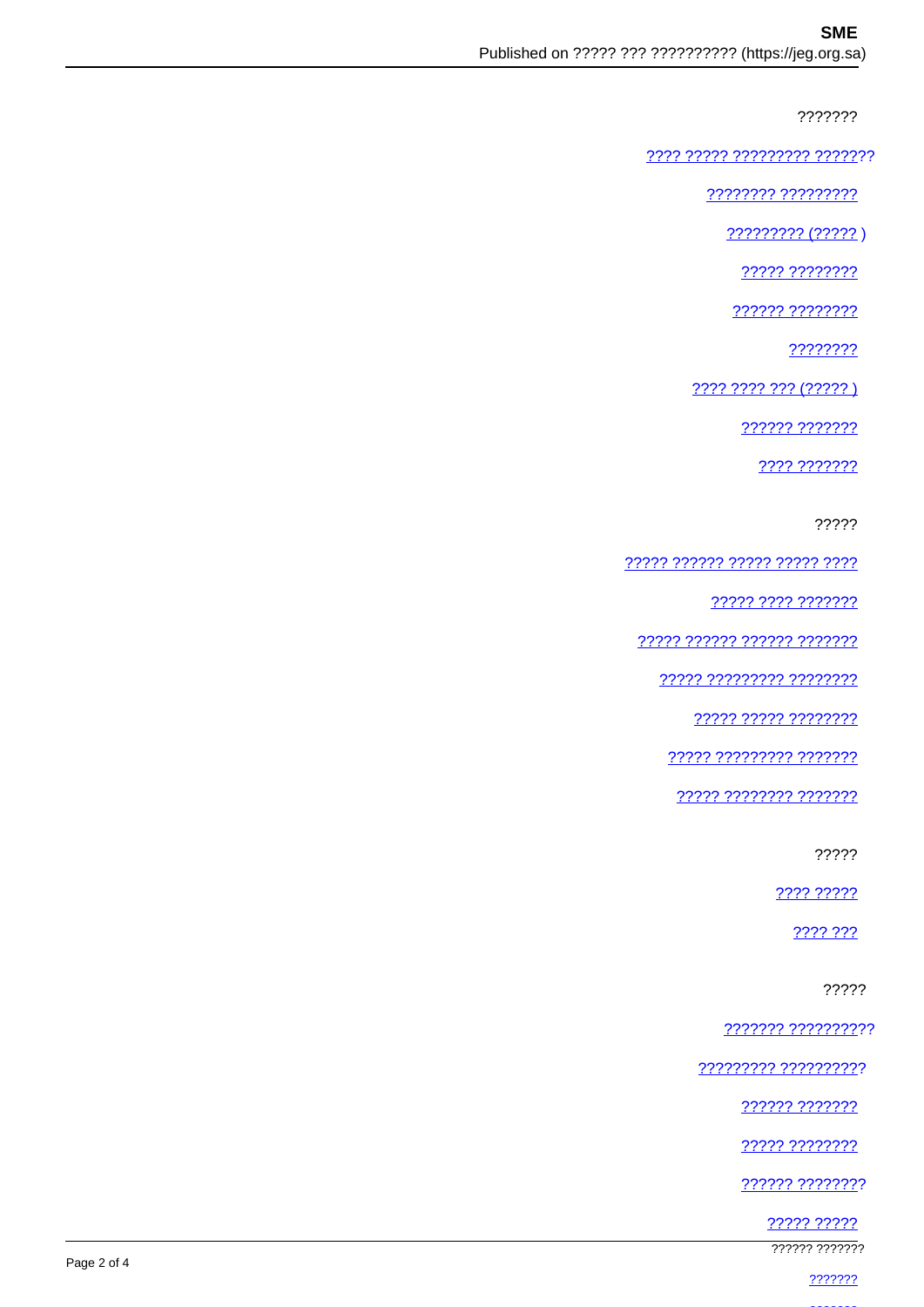## ????? ???????

?????? ?????????

??????

English

???????

?? ???????

?? ???

???????

???????

????? ????????

?????? ????????

???? ?????????



## ???? ?????? ?????? © 2018 ????? ??? ??????????

https://jeg.org.sa/?q=ar/sme/8/details Source URL:

**Links** [1] https://jeg.org.sa

777777 777777

2222222